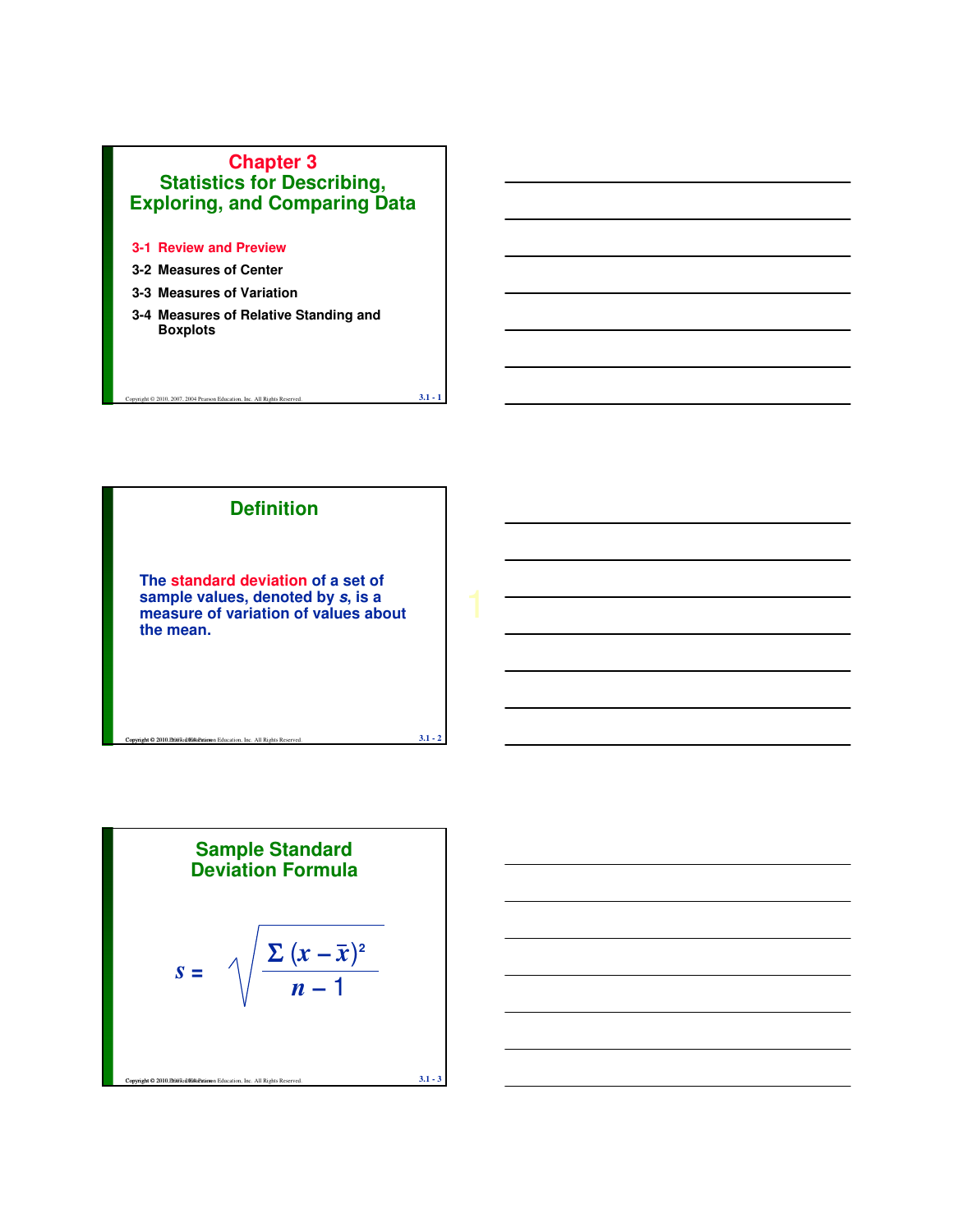Sample Standard Deviation  
\n(Shortcut Formula)  
\n
$$
S = \sqrt{\frac{n \Sigma(x^2) - (\Sigma x)^2}{n (n - 1)}}
$$
\nCeyrigik 0 2010-2014  
\nCeyrigik 0 2010-20144  
\n3.1-4







- **The standard deviation is a measure of variation of all values from the mean.**
- **The value of the standard deviation s is usually positive.**
- **The value of the standard deviation s can increase dramatically with the inclusion of one or more outliers (data values far away from all others).**
- **The units of the standard deviation s are the same as the units of the original data values.**

Copyright © 2010, **2007, 2007**, 2010 Pearson Education, Inc. All Rights Reserved. **3.1 - 6**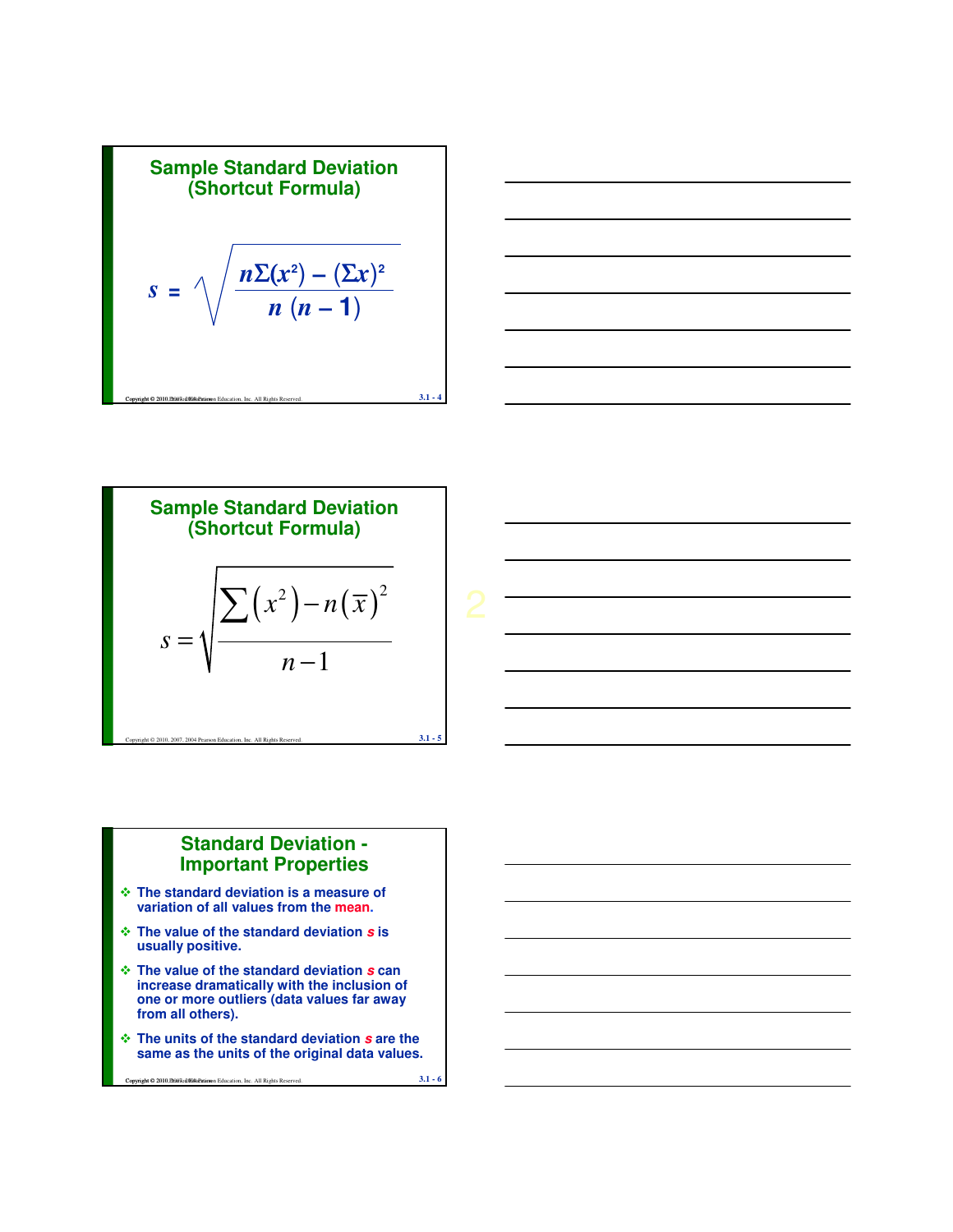#### **Old Faithful Geyser Intervals between eruptions (min)**

**98 92 95 87 96 90 65 92 95 93 98 94 Find:**

**A. Sample standard deviation**

$$
\overline{x} = 91.25
$$

$$
\sum_{i=1}^{n} X_i^2 = 100781
$$

**B. Sample standard deviation using Range Rule of Thumb**

ght  $@$  2010, 2007, 2004 Pearson Education, Inc. All Rights Reserved. **3.1 - 7** 

# **Comparing Variation in Different Samples**

**It's a good practice to compare two sample standard deviations only when the sample means are approximately the same.**

**When comparing variation in samples with very different means, it is better to use the coefficient of variation, which is defined later in this section.**

 $\text{yright} \otimes 2010, \text{R007}, \text{QCD07}, \text{QCD08}, \text{Euler}$  Education, Inc. All Rights Reserved. **3.1 - 8** 

Population Standard

\nDeviation

\n
$$
\sigma = \sqrt{\frac{\sum (x - \mu)^2}{N}}
$$
\nThis formula is similar to the previous formula, but instead, the population mean and population size are used.

Copyright © 2010, E007, 2009 Pearson Education, Inc. All Rights Reserved. **3.1 - 9**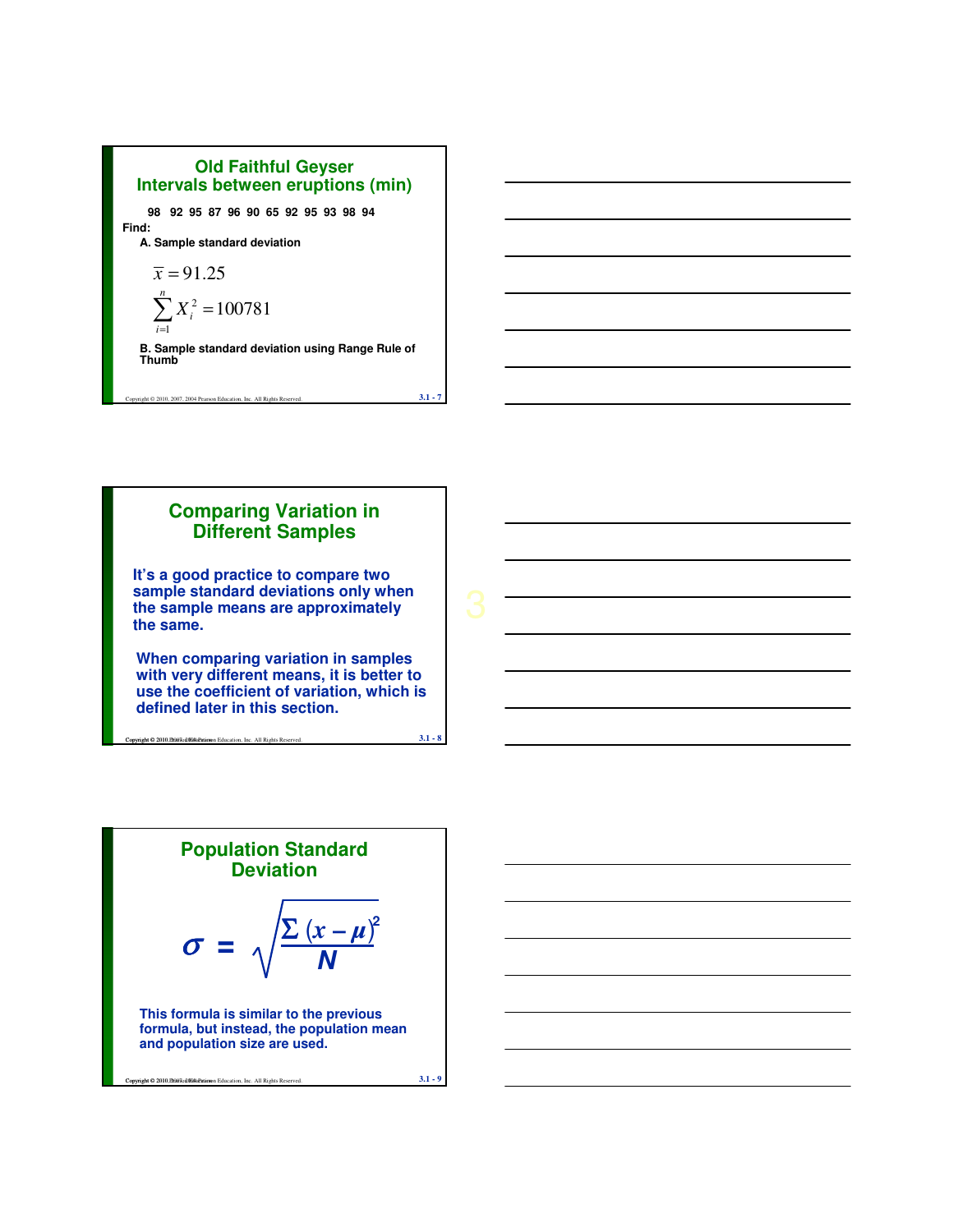

Copyright © 2010, **2007, 2004 Peticson** Education, Inc. All Rights Reserved. **3.1 - 10** 



# **Variance - Notation**

- **s** = **sample standard deviation**
- **s <sup>2</sup>** = **sample variance**
- <sup>σ</sup> = **population standard deviation**

right © 2010, PhD#3oft **Education** Education, Inc. All Rights Reserved. **3.1 - 12** 

σ **<sup>2</sup>** = **population variance**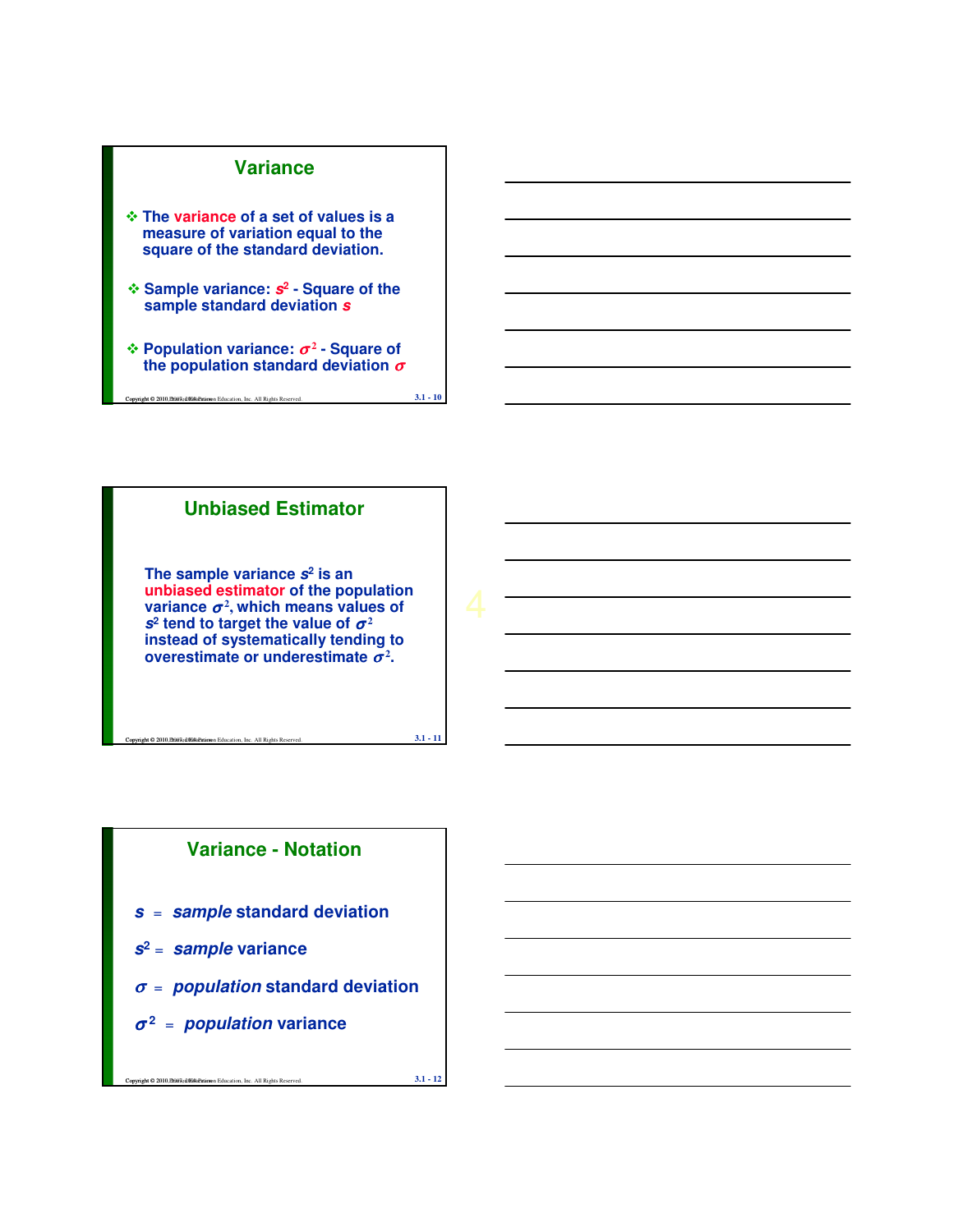## **Part 2**

## **Beyond the Basics of Measures of Variation**

 $\chi$ **cht © 2010. Pearson Pearson Education, Inc. All Rights Reserved. 3.1 - 13** 

# **Range Rule of Thumb**

**is based on the principle that for many data sets, the vast majority (such as 95%) of sample values lie within two standard deviations of the mean.**

 $\sigma$ **Fight © 2010, 2007, 2007, 2004 Period** Education, Inc. All Rights Reserved. **3.1 - 14** 

### **Range Rule of Thumb for Interpreting a Known Value of the Standard Deviation**

**Informally define usual values in a data set to be those that are typical and not too extreme. Find rough estimates of the minimum and maximum "usual" sample values as follows:**

Minimum "usual" value  $=$  (mean)  $-2 \times$  (standard deviation)

**Maximum "usual" value = (mean) + 2**  $\times$  **(standard deviation)** 

Copyright © 2010, **2010**, 2009, 2004 Pearson Education, Inc. All Rights Reserved. **3.1 - 15**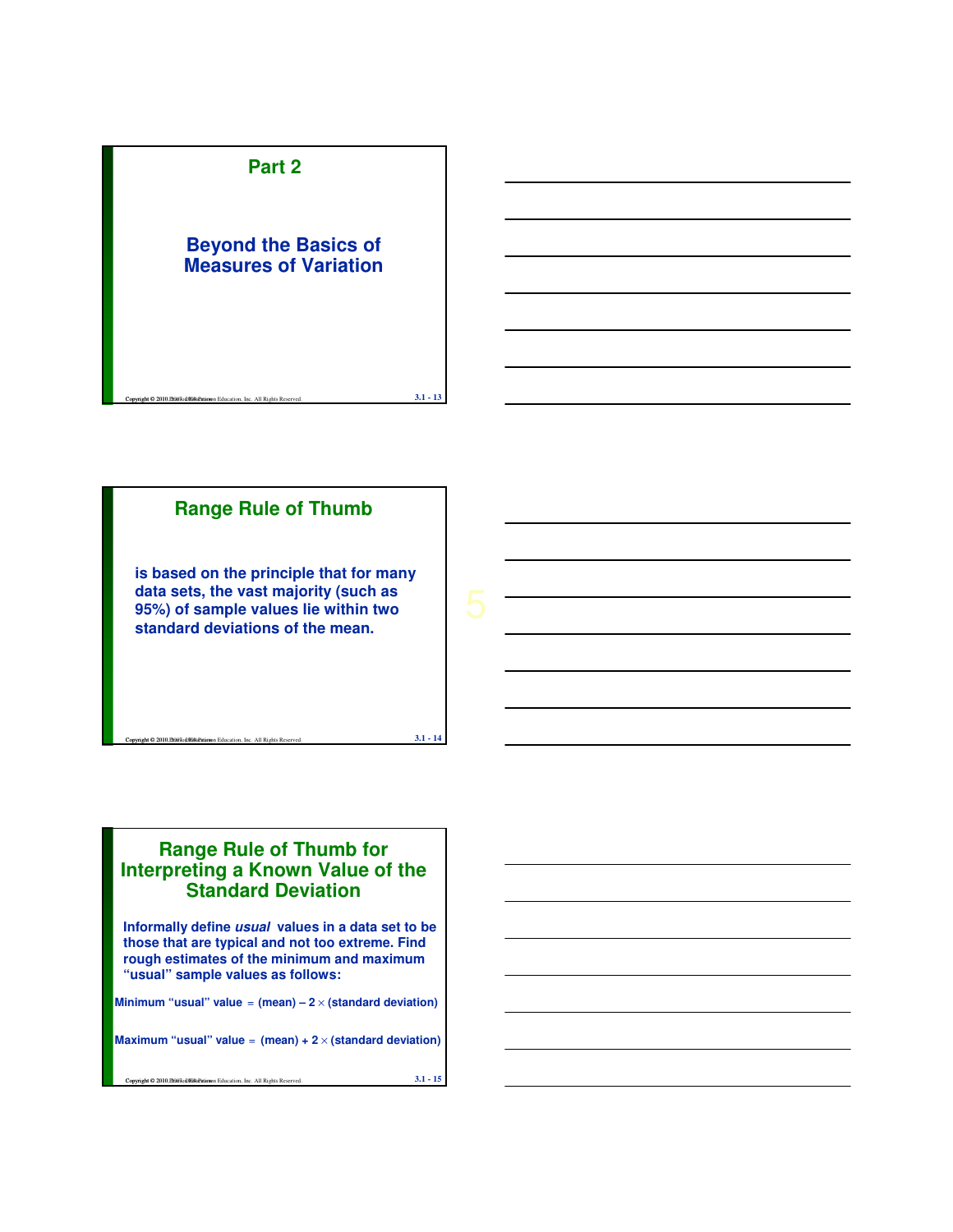

**deviation from a collection of known sample data use**

> **range s** ≈ **4**

**where**

**c**yright © 2010, 2007, 2007, 2010 Pearson Education, Inc. All Rights Reserved. **3.1 - 16 range = (maximum value) – (minimum value)**

### **Properties of the Standard Deviation**

- **Measures the variation among data values**
- **Values close together have a small standard deviation, but values with much more variation have a larger standard deviation**
- **Has the same units of measurement as the original data**

**Copyright © 2010, 2007, 2007, 2007, 2010 Pearson Education, Inc. All Rights Reserved. 3.1 - 17** 

### **Properties of the Standard Deviation**

- **For many data sets, a value is unusual if it differs from the mean by more than two standard deviations**
- **Compare standard deviations of two different data sets only if the they use the same scale and units, and they have means that are approximately the same**

**Comparison Education**, Inc. All Rights Reserved. **3.1 - 18** and **2010** Pearson Education, Inc. All Rights Reserved.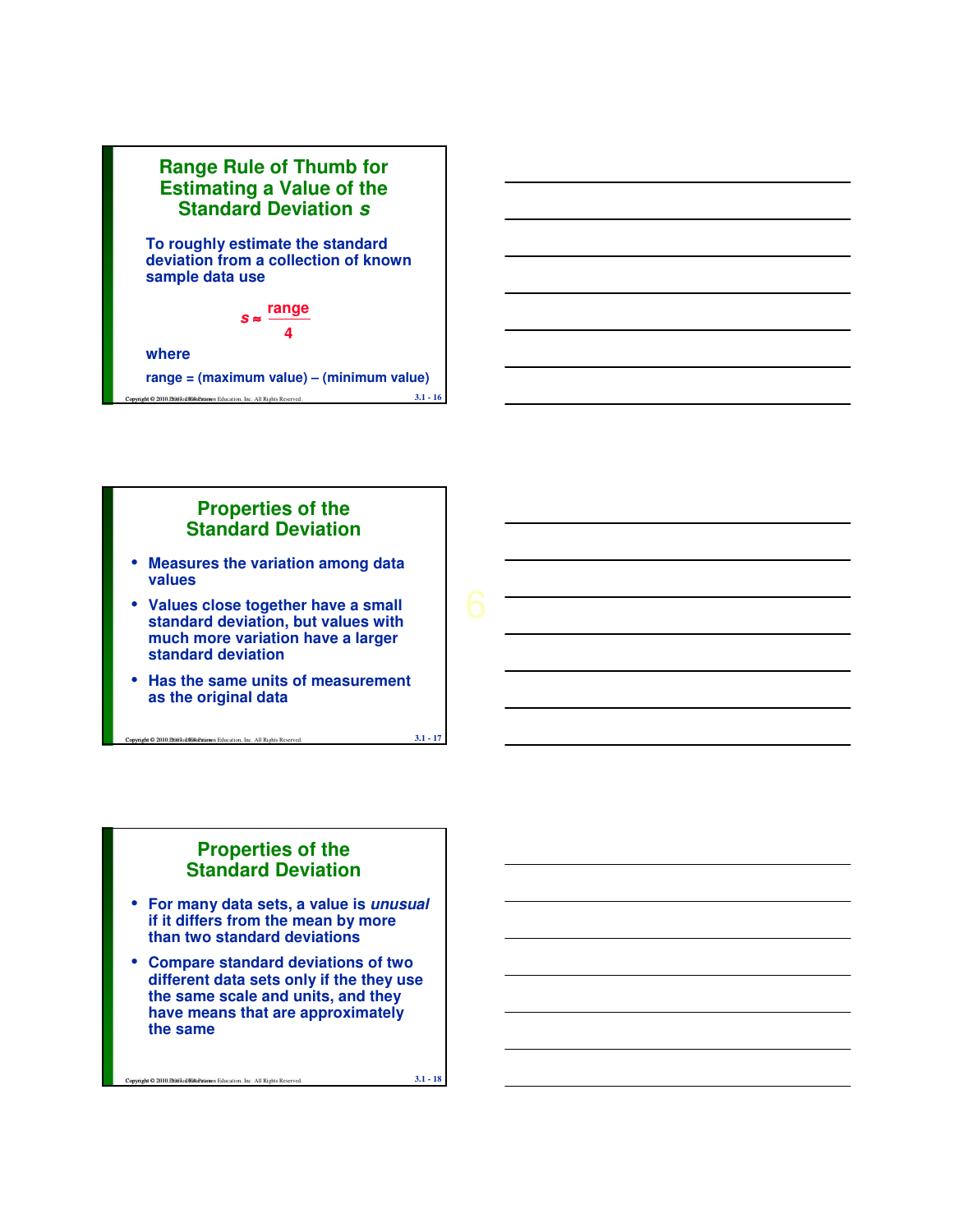

 **About 99.7% of all values fall within 3 standard deviations of the mean.**

Copyright © 2010, **2007, 2007, 2007** Pearson Education, Inc. All Rights Reserved. **3.1 - 19** 

**The Empirical Rule**  $68\%$  within 1 standard<br>deviation  $34\%$  $34\%$  $\overline{x} - s$  $\bar{x}$  $\overline{x} + s$ Copyright © 2010, **2007, 2007** Pearson Education, Inc. All Rights Reserved. **3.1 - 20** 





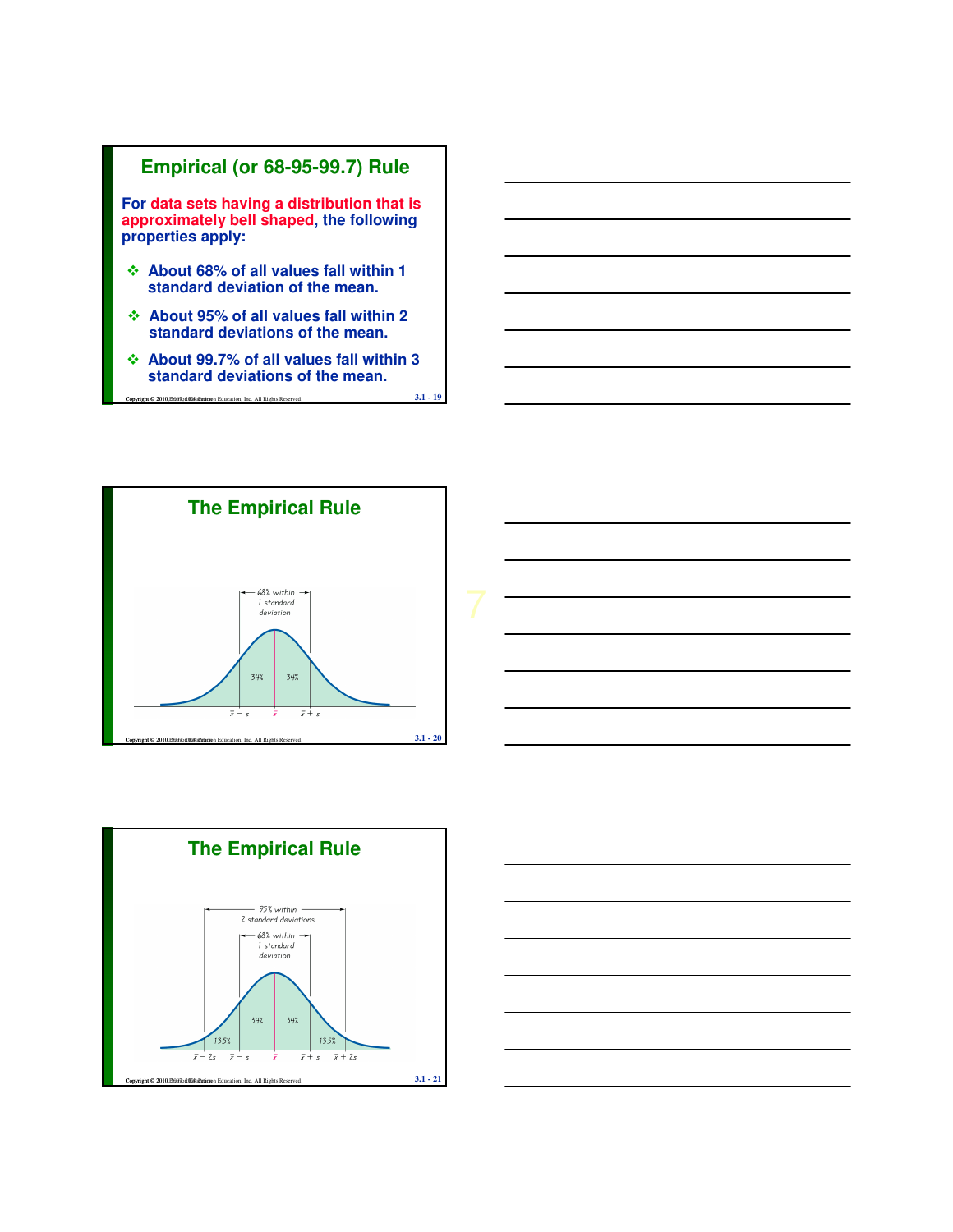



# **Chebyshev's Theorem**

**The proportion (or fraction) of any set of data lying within K standard deviations of the mean is always at least 1–1/K<sup>2</sup> , where K is any positive number greater than 1.**

- $\div$  For  $K = 2$ , at least 3/4 (or 75%) of all **values lie within 2 standard deviations of the mean.**
- $\div$  For  $K = 3$ , at least 8/9 (or 89%) of all **values lie within 3 standard deviations of the mean.**

yright © 2010, 2007, 2009, 2004 Peticson Education, Inc. All Rights Reserved. **3.1 - 23** 

### **Rationale for using n – 1 versus n**

**There are only**  $n - 1$  **independent** values. With a given mean, only  $n - 1$ **values can be freely assigned any number before the last value is determined.**

**Dividing by n – 1 yields better results than dividing by n. It causes s 2 to target** <sup>σ</sup> **<sup>2</sup> whereas division by n causes**   $s^2$  to underestimate  $\sigma^2$ .

Copyright © 2010, PhOF300FMAPeticson Education, Inc. All Rights Reserved. **3.1 - 24**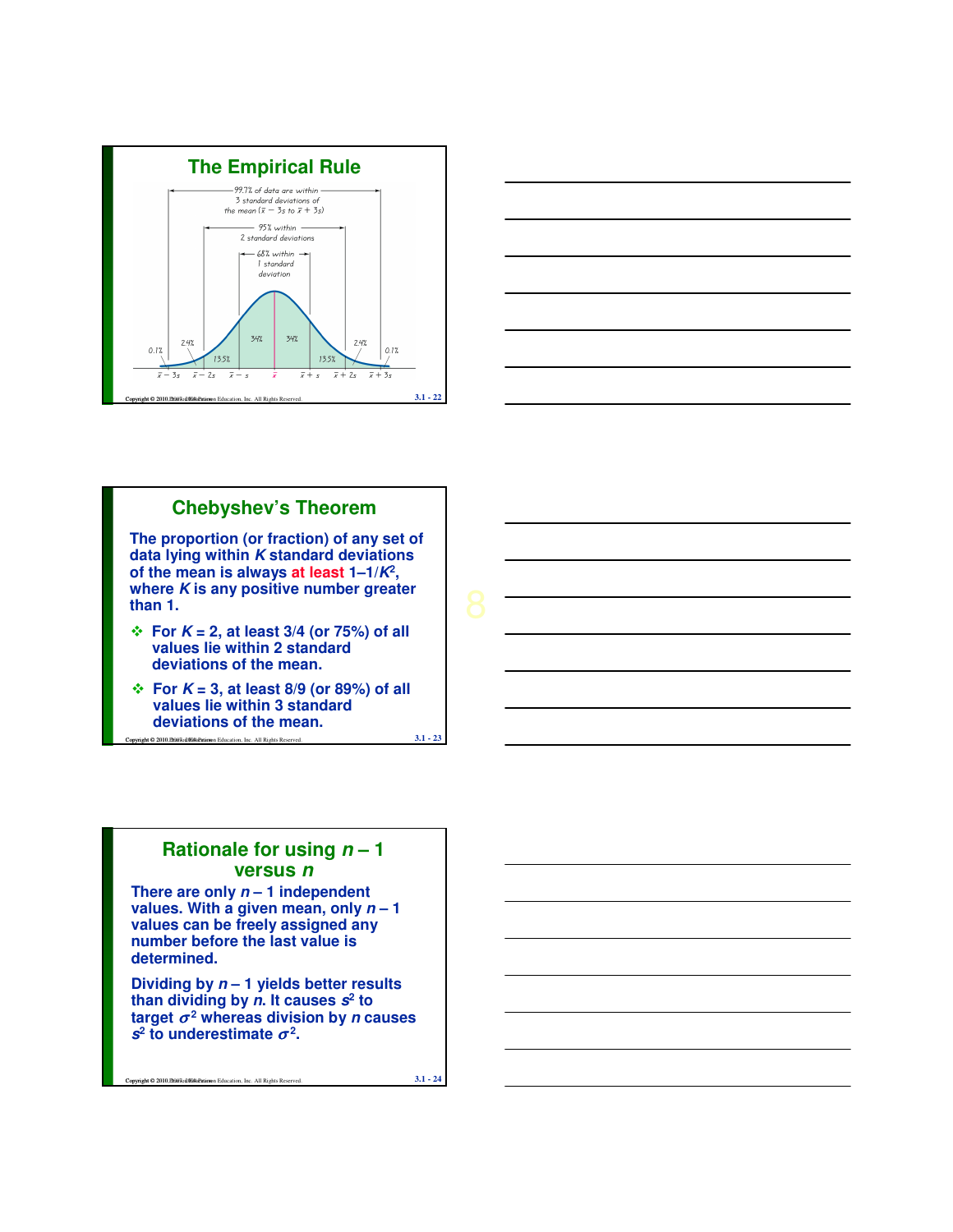



# **Recap In this section we have looked at: Range Standard deviation of a sample and population Variance of a sample and population Range rule of thumb Empirical distribution Chebyshev's theorem**

Copyright © 2010, Philosophia Pearson Education, Inc. All Rights Reserved. **3.1 - 26** 

**Coefficient of variation (CV)**

**Section 3-4 Measures of Relative Standing and Boxplots**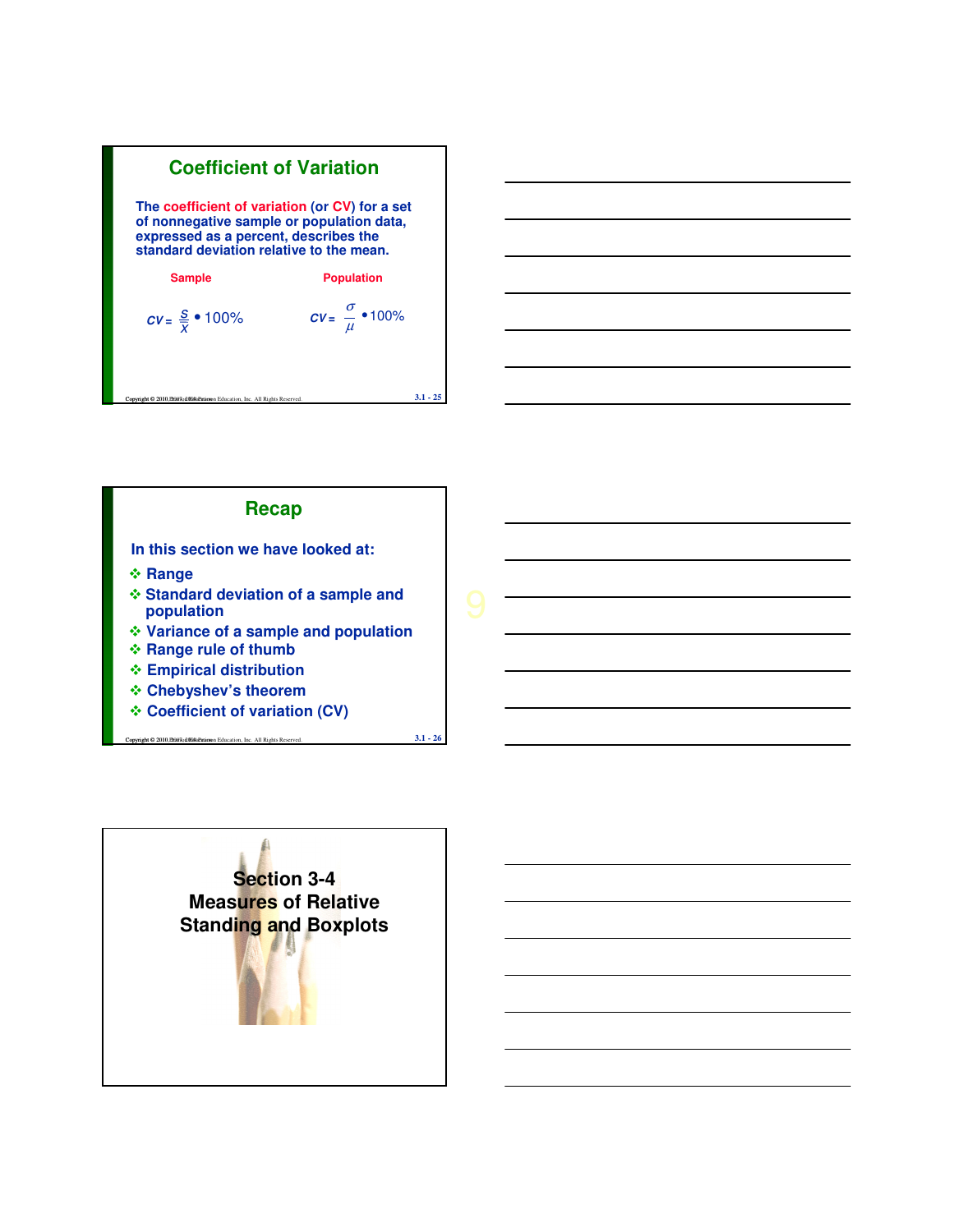## **Key Concept**

**This section introduces measures of relative standing, which are numbers showing the location of data values relative to the other values within a data set. They can be used to compare values from different data sets, or to compare values within the same data set. The most important concept is the z score. We will also discuss percentiles and quartiles, as well as a new statistical graph called the boxplot.**

ight © 2010, 2007, 2004 Pearson Education, Inc. All Rights Reserved. **3.1 - 28** 

Copyright © 2010, 2007, 2004 Pearson Education, Inc. All Rights Reserved. **3.1 - 29 Basics of z Scores, Percentiles, Quartiles, and Boxplots Part 1**

## **Z score**

 **z Score (or standardized value) the number of standard deviations that a given value x is above or below the mean**

Copyright © 2010, 2007, 2004 Pearson Education, Inc. All Rights Reserved. **3.1 - 30**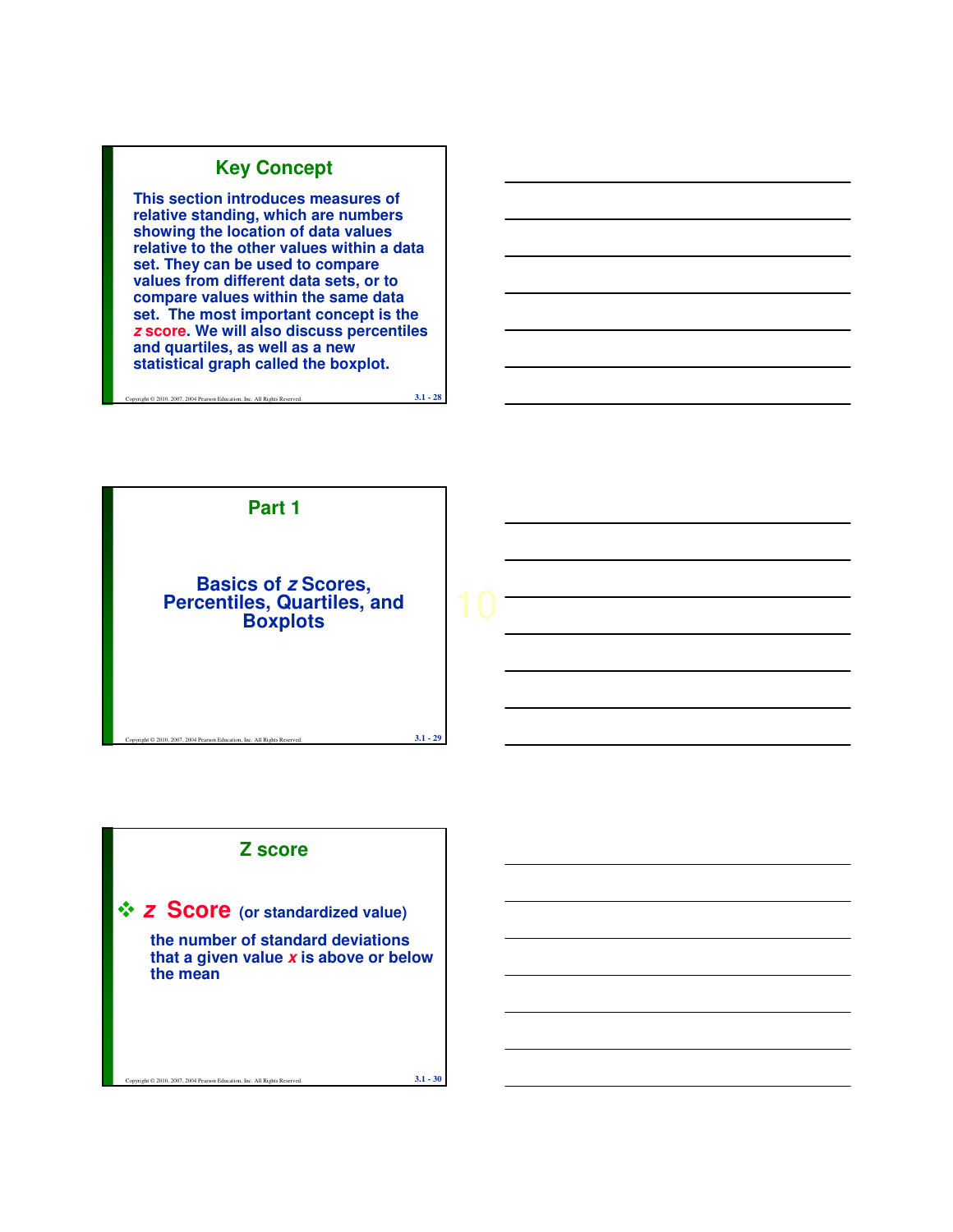







**are measures of location. There are 99 percentiles denoted**  $P_1, P_2, \ldots P_{99}$ **which divide a set of data into 100 groups with about 1% of the values in each group.**

right  $@ 2010$ , 2007, 2004 Pearson Education, Inc. All Rights Reserved. **3.1 - 33**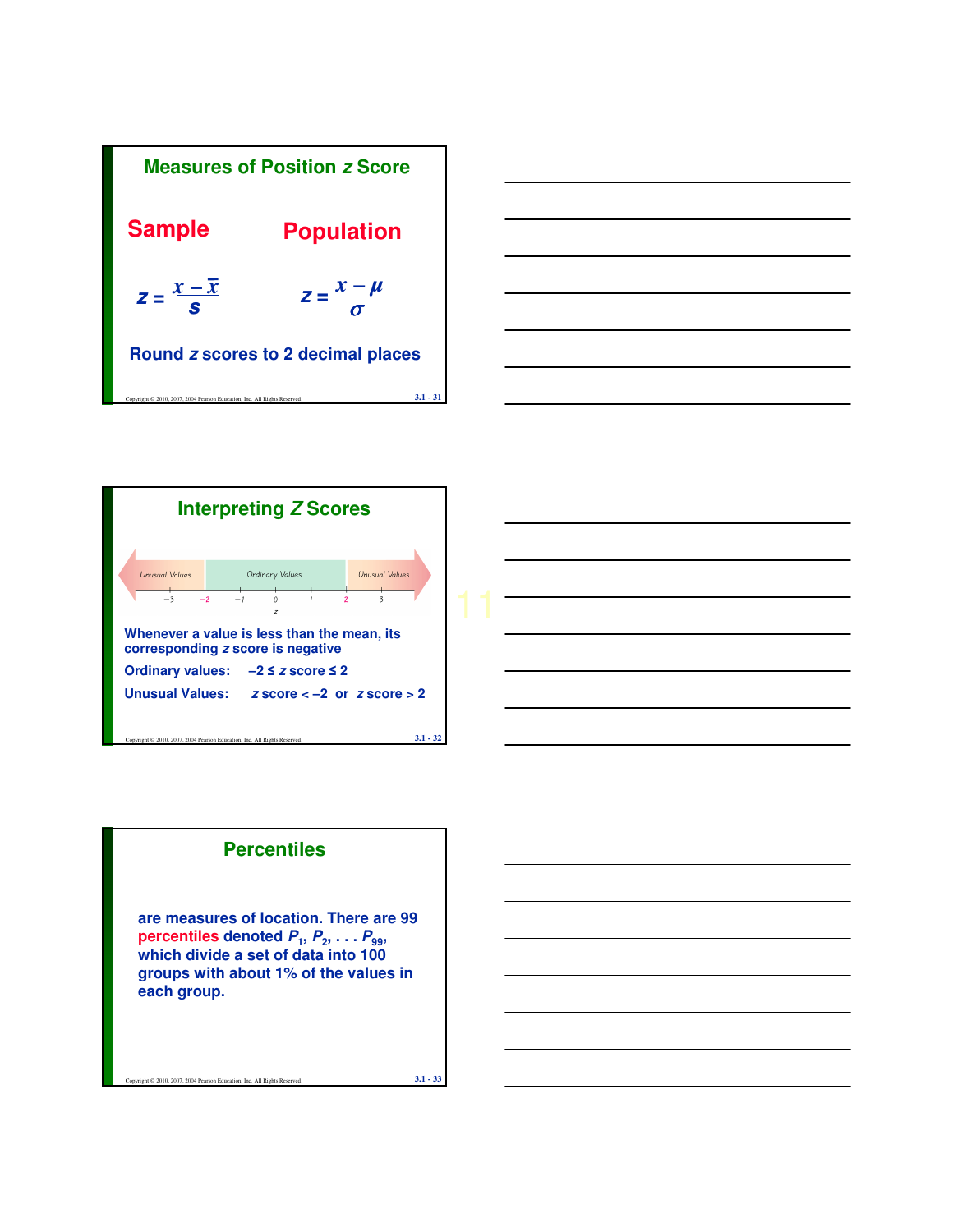







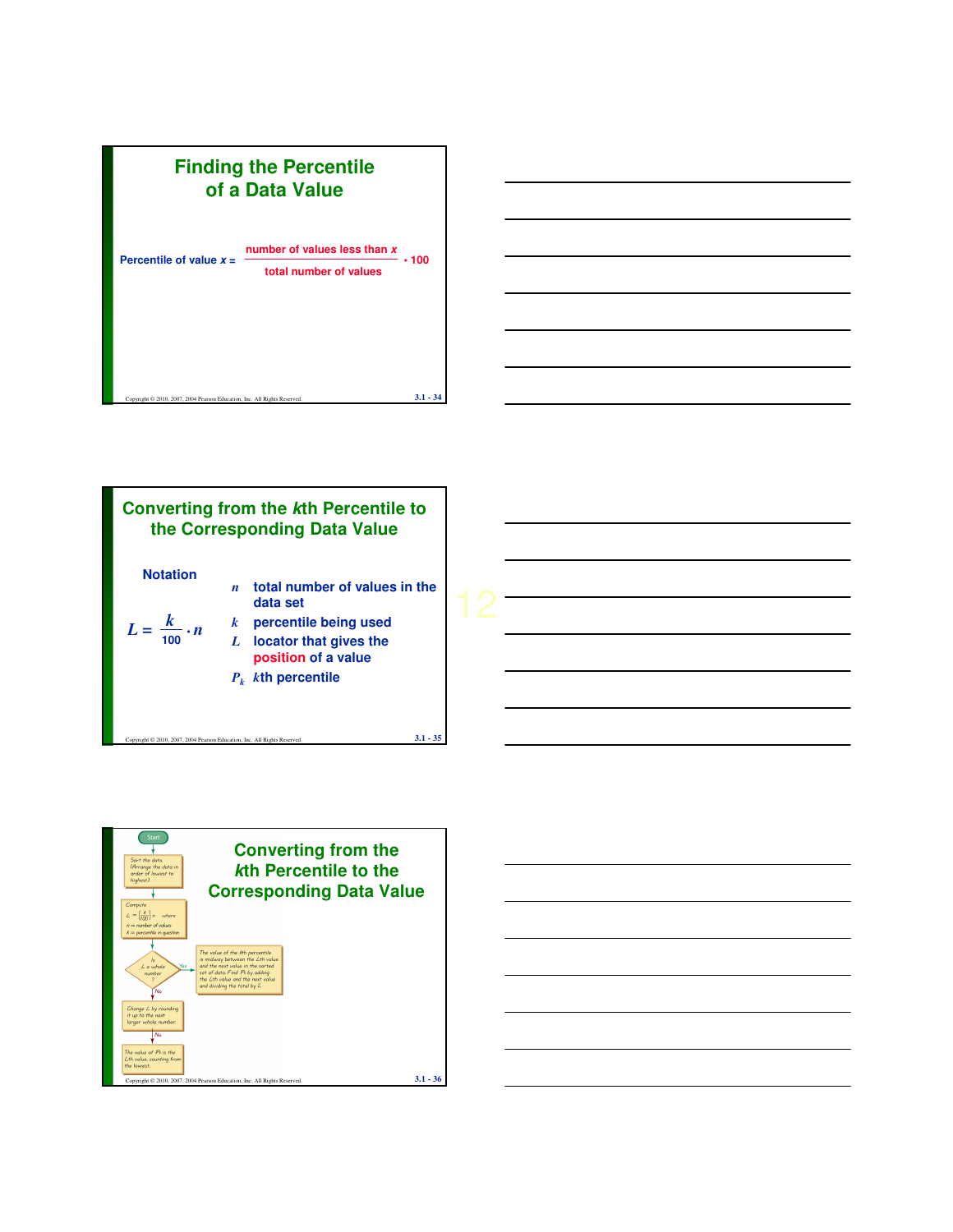



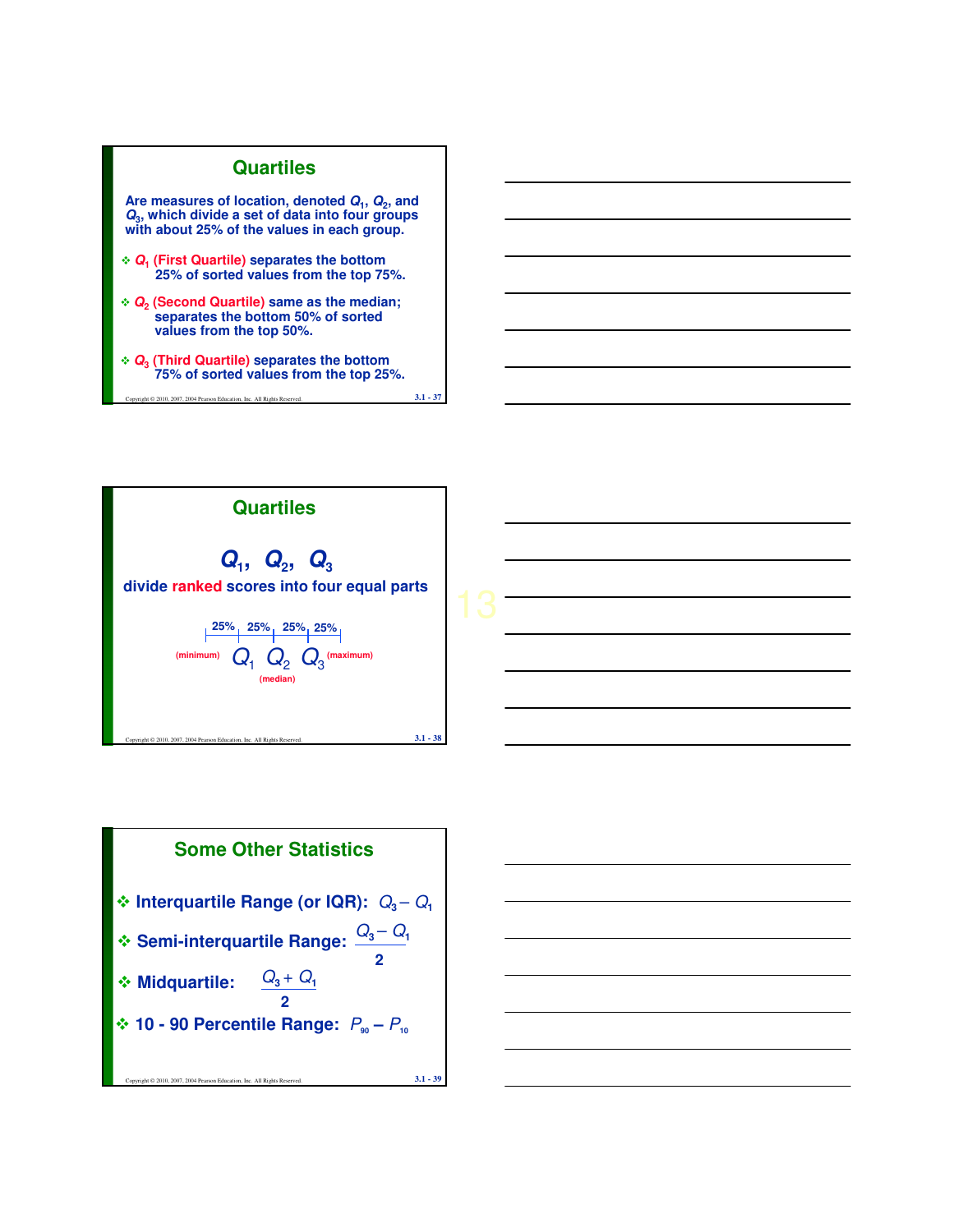## **5-Number Summary**

 **For a set of data, the 5-number summary consists of the minimum value; the first quartile Q1 ; the median (or second quartile Q<sup>2</sup> ); the third quartile, Q3 ; and the maximum value.**

Copyright © 2010, 2007, 2004 Pearson Education, Inc. All Rights Reserved. **3.1 - 40** 





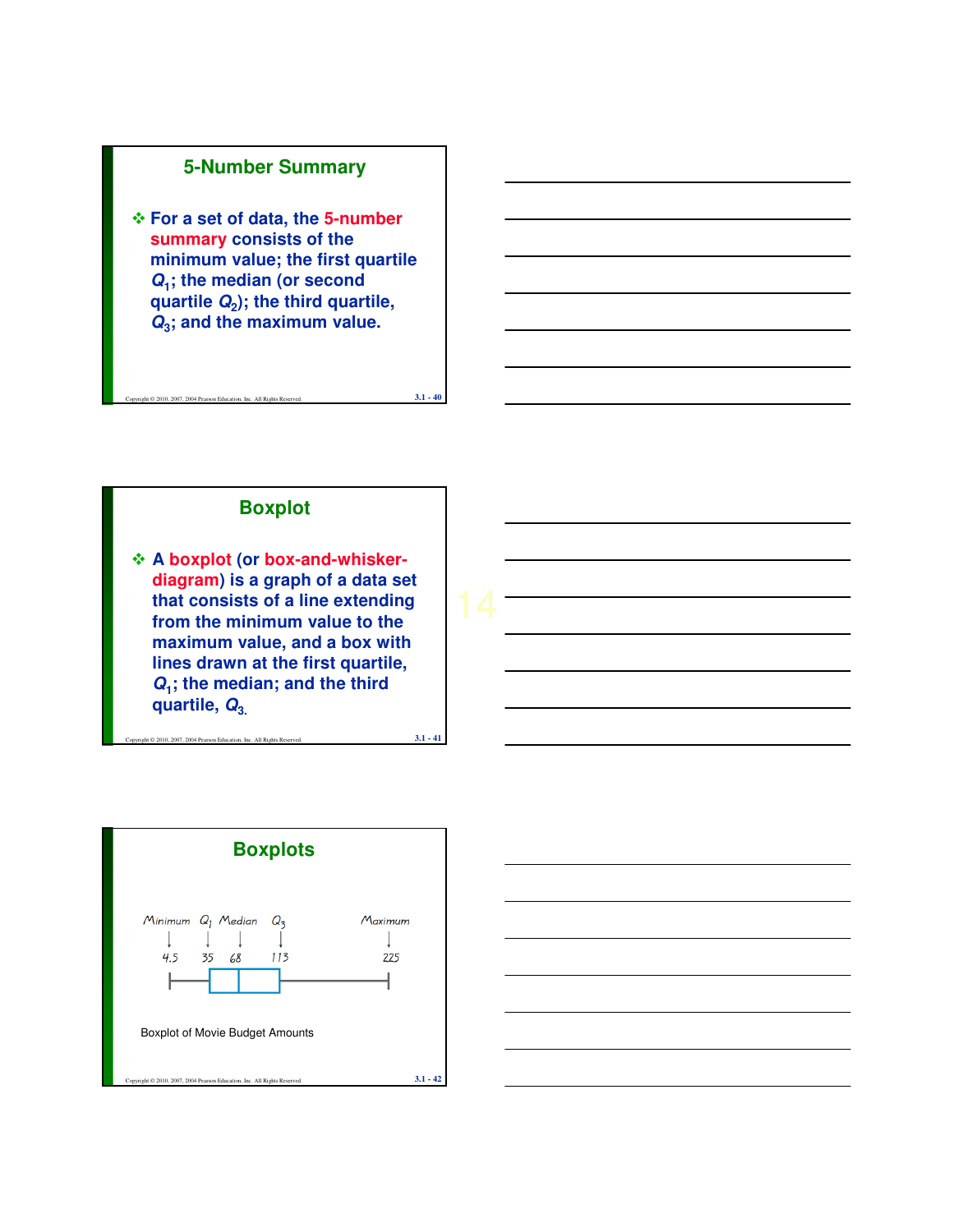





![](_page_14_Figure_3.jpeg)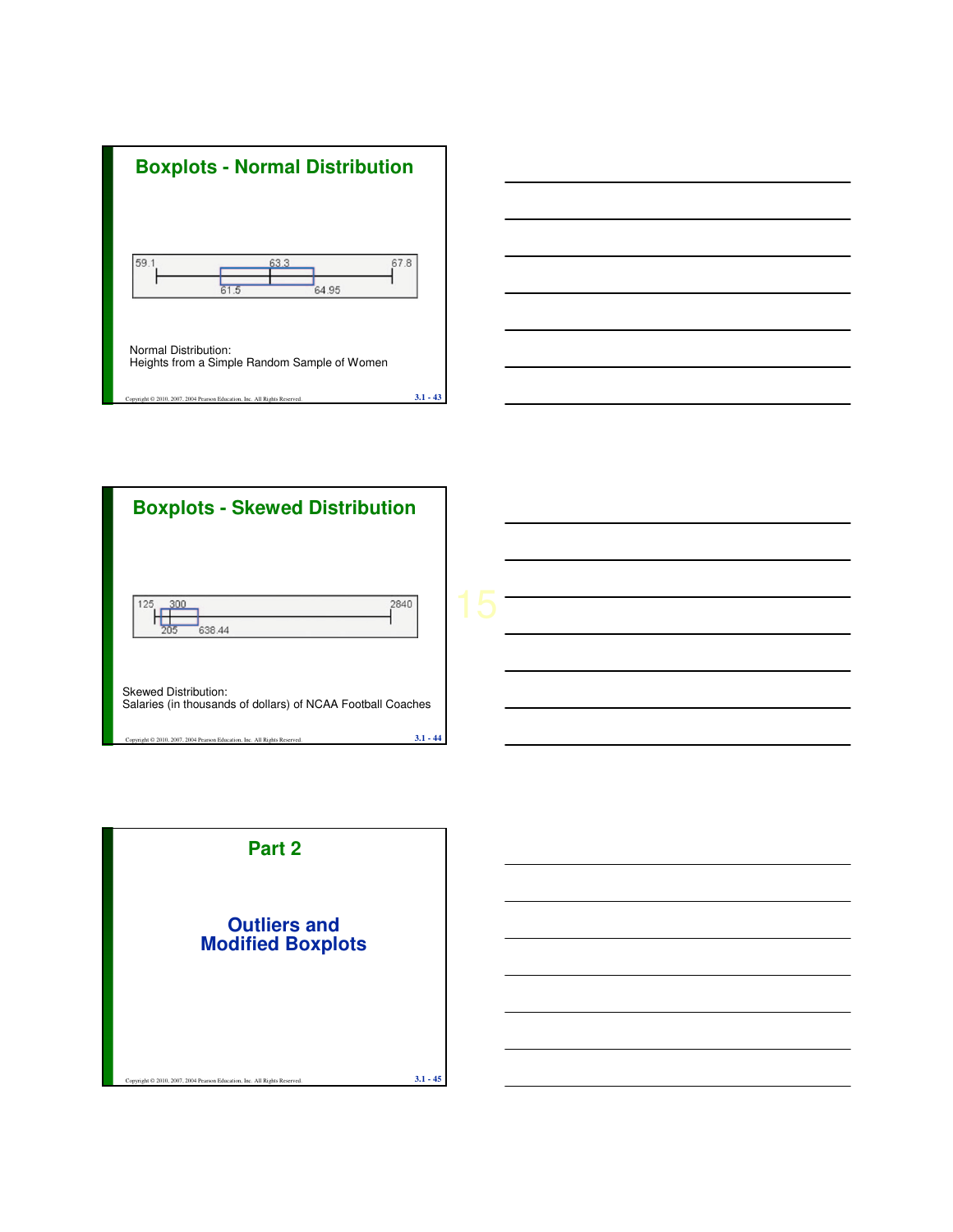### **Outliers**

 **An outlier is a value that lies very far away from the vast majority of the other values in a data set.**

## **Important Principles**

ht © 2010, 2007, 2004 Pearson Education, Inc. All Rights Reserved. **3.1 - 46** 

- **An outlier can have a dramatic effect on the mean.**
- **An outlier can have a dramatic effect on the standard deviation.**
- **An outlier can have a dramatic effect on the scale of the histogram so that the true nature of the distribution is totally obscured.**

of © 2010, 2007, 2004 Pearson Education, Inc. All Rights Reserved. **3.1 - 47** 

# **Outliers for Modified Boxplots**

**For purposes of constructing modified boxplots, we can consider outliers to be data values meeting specific criteria.**

**In modified boxplots, a data value is an outlier if it is . . .**

**above Q<sup>3</sup> by an amount greater**  than  $1.5 \times$  **IQR** 

**or**

**below Q<sup>1</sup> by an amount greater**   $t$ **han 1.5**  $\times$  **IQR** 

0, 2007, 2004 Pearson Education, Inc. All Rights Reserved. **3.1 - 48**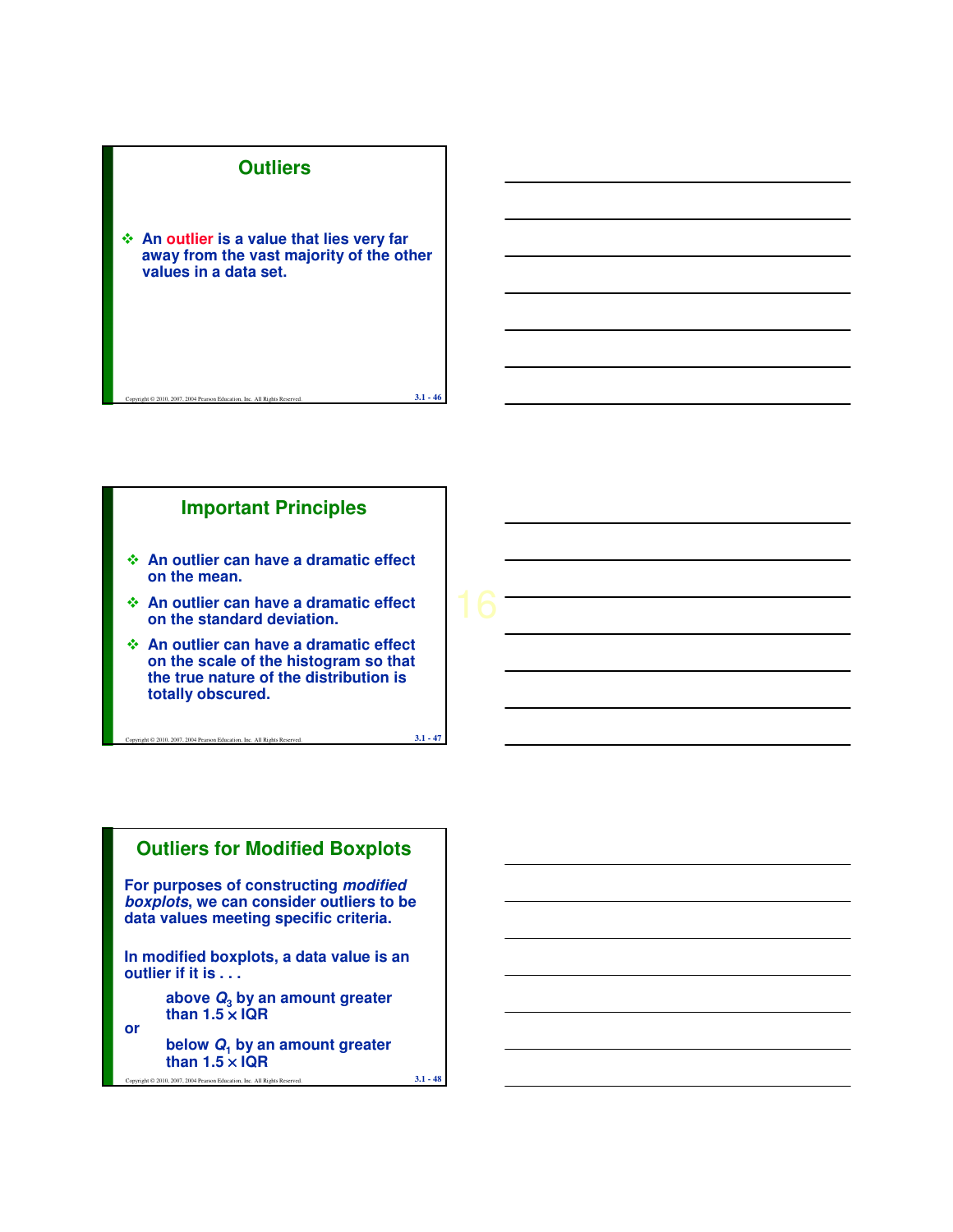## **Modified Boxplots**

**Boxplots described earlier are called skeletal (or regular) boxplots.**

**Some statistical packages provide modified boxplots which represent outliers as special points.**

![](_page_16_Figure_3.jpeg)

ht © 2010, 2007, 2004 Pearson Education, Inc. All Rights Reserved. **3.1 - 49** 

**A modified boxplot is constructed with these specifications:**

- **A special symbol (such as an asterisk) is used to identify outliers.**
- **The solid horizontal line extends only as far as the minimum data value that is not an outlier and the maximum data value that is not an outlier.**

0, 2007, 2004 Pearson Education, Inc. All Rights Reserved. **3.1 - 50 3.1** - 50

![](_page_16_Figure_7.jpeg)

![](_page_16_Figure_8.jpeg)